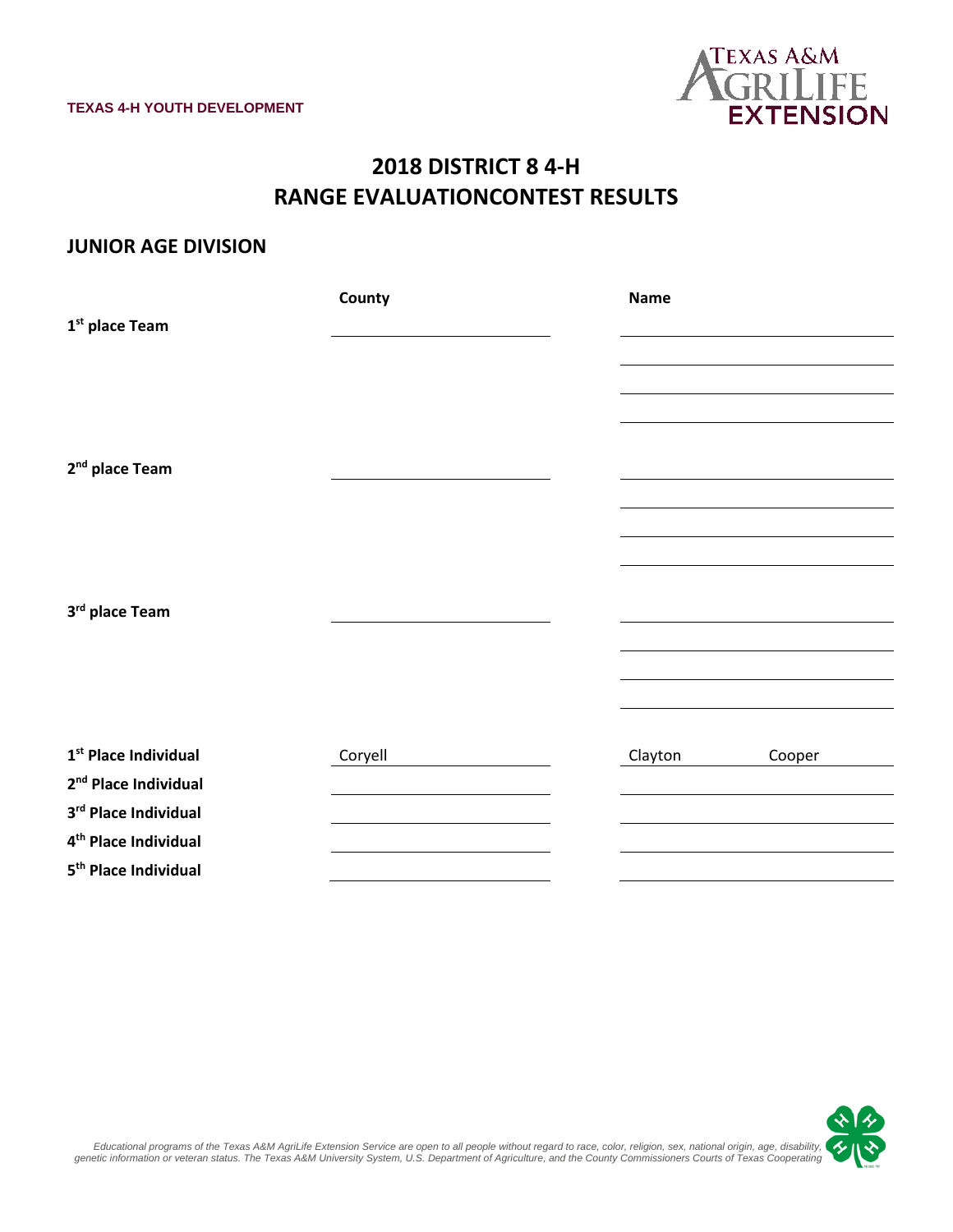

# **2018 DISTRICT 8 4-H RANGE EVALUATIONCONTEST RESULTS**

### **INTERMEDIATE AGE DIVISION**

|                                  | County  | <b>Name</b> |         |
|----------------------------------|---------|-------------|---------|
| 1 <sup>st</sup> place Team       | Coryell | Sean        | Aguilar |
|                                  |         | Clifton     | Cooper  |
|                                  |         | Ty          | Warren  |
|                                  |         |             |         |
|                                  |         |             |         |
| 2 <sup>nd</sup> place Team       |         |             |         |
|                                  |         |             |         |
|                                  |         |             |         |
|                                  |         |             |         |
|                                  |         |             |         |
| 3rd place Team                   |         |             |         |
|                                  |         |             |         |
|                                  |         |             |         |
|                                  |         |             |         |
|                                  |         |             |         |
| $1st$ Place Individual           | Coryell | Sean        | Aguilar |
| 2 <sup>nd</sup> Place Individual | Coryell | Clifton     | Cooper  |
| 3rd Place Individual             | Coryell | Ty          | Warren  |
| 4 <sup>th</sup> Place Individual |         |             |         |
| 5 <sup>th</sup> Place Individual |         |             |         |